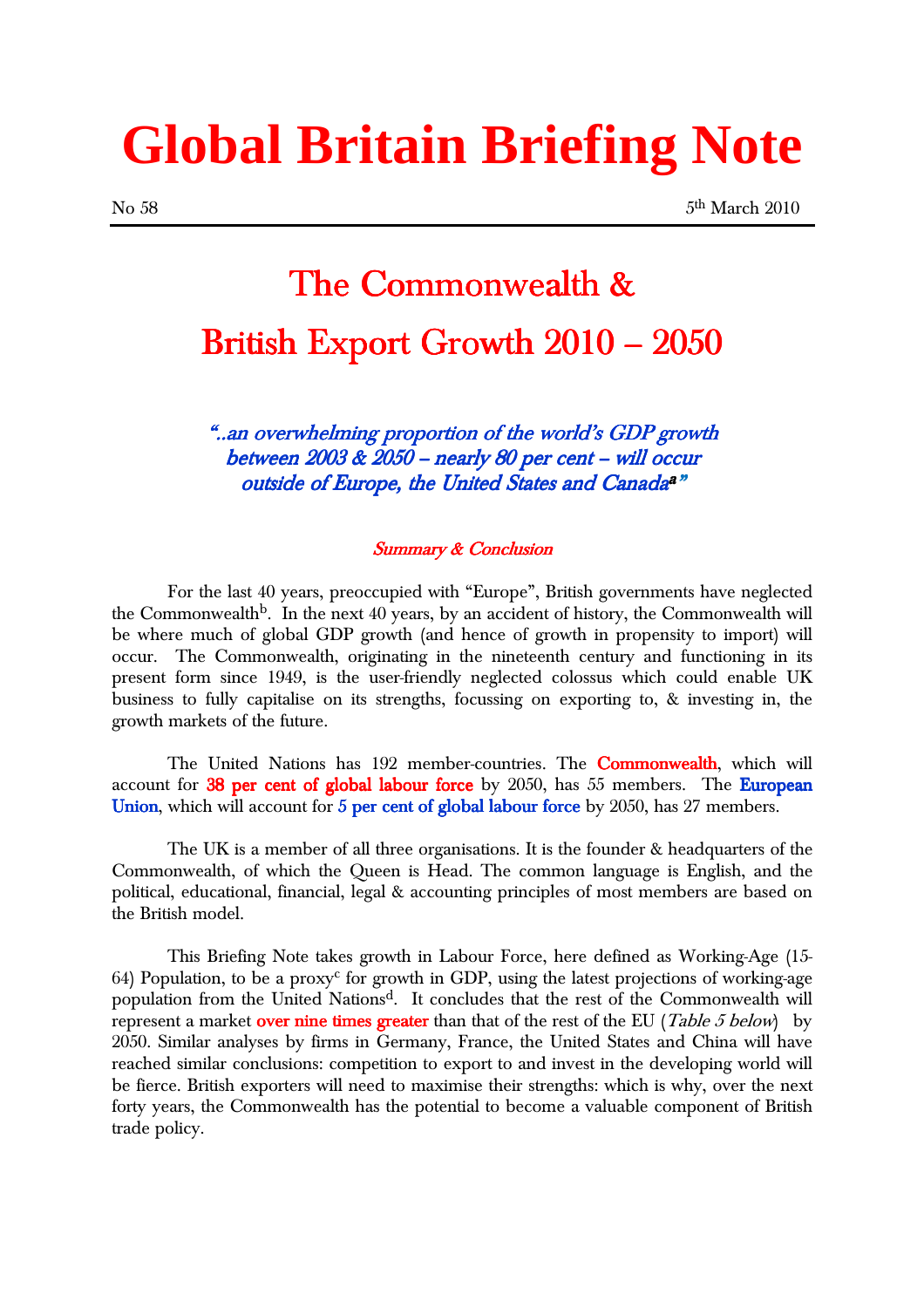#### Salient Points from the Tables in the Statistical Appendix below

- In 2010, ninety-nine point one per cent (99.1%) of global population lives outside the UK. By 2050, that percentage will have increased to 99.2 %. Table 1
- In the forty-year span between  $2010 \& 2050$  the world's labour force will increase by thirty per cent, from 4.5 billion to 5.9 billion.  $Table 2$
- Over that period, with one exception, every continent on the planet will experience growth in its labour force. **The exception is Europe.**  $Table\ 2$
- Within EU-27, amongst the five biggest economies, the UK is the exception: its labour force grows between 2010 and 2050, while the labour forces of Germany, France, Italy and Spain all shrink.  $Table\ 3$
- Between 2010 & 2050 the European Union ("EU-27") experiences a loss in labour force of sixteen per cent or 54 million. In effect, over that period, EU-27 "loses the whole of **Germany''**, since Germany's entire labour force is currently 54 million. Table 3
- The Commonwealth's labour force will increase by 60 percent or 825 million between 2010 and  $2050$ .  $Table\ 4$
- From the perspective of British exporters and investors, the labour force of the rest of the Commonwealth ("C-54") grows between 2010 and 2050 by 822 million, while the labour force of the rest of the European Union ("EU-26") shrinks by 57 million: a "swing" of 879 million. Table 5
- By 2050, 96 per cent of the Commonwealth's labour force will be in Asia and Africa. Table  $6$
- In 2050, the Commonwealth will account for 45 per cent of the Asian and 45 per cent of the African labour force. Table 7
- India alone will account for 50 per cent of the Commonwealth labour force in 2050, compared with 57 per cent in 2010. Table 8
- The four Commonwealth members of the Indian sub-continent: India, Pakistan, Bangladesh & Sri Lanka, will account for  $67$  per cent of the Commonwealth's total labour force in 2050, compared with 73 per cent in 2010. Table 8
- Outside EU-27, between 2010 and 2050, the USA's labour force will grow by 17 per cent or 36 million: almost as much as the entire 2010 labour force of Italy. Tables  $3 & 9$
- Over the same period, China's labour force will shrink by 11 per cent, though it will still be three-and-a-half times as big as the USA's in 2050. Table  $g$ three-and-a-half times as big as the USA's in 2050.
- Russia's labour force will shrink by 31 per cent between 2010 and 2050; that of South Korea by 31 per cent; and that of Japan by 37 per cent. Table 9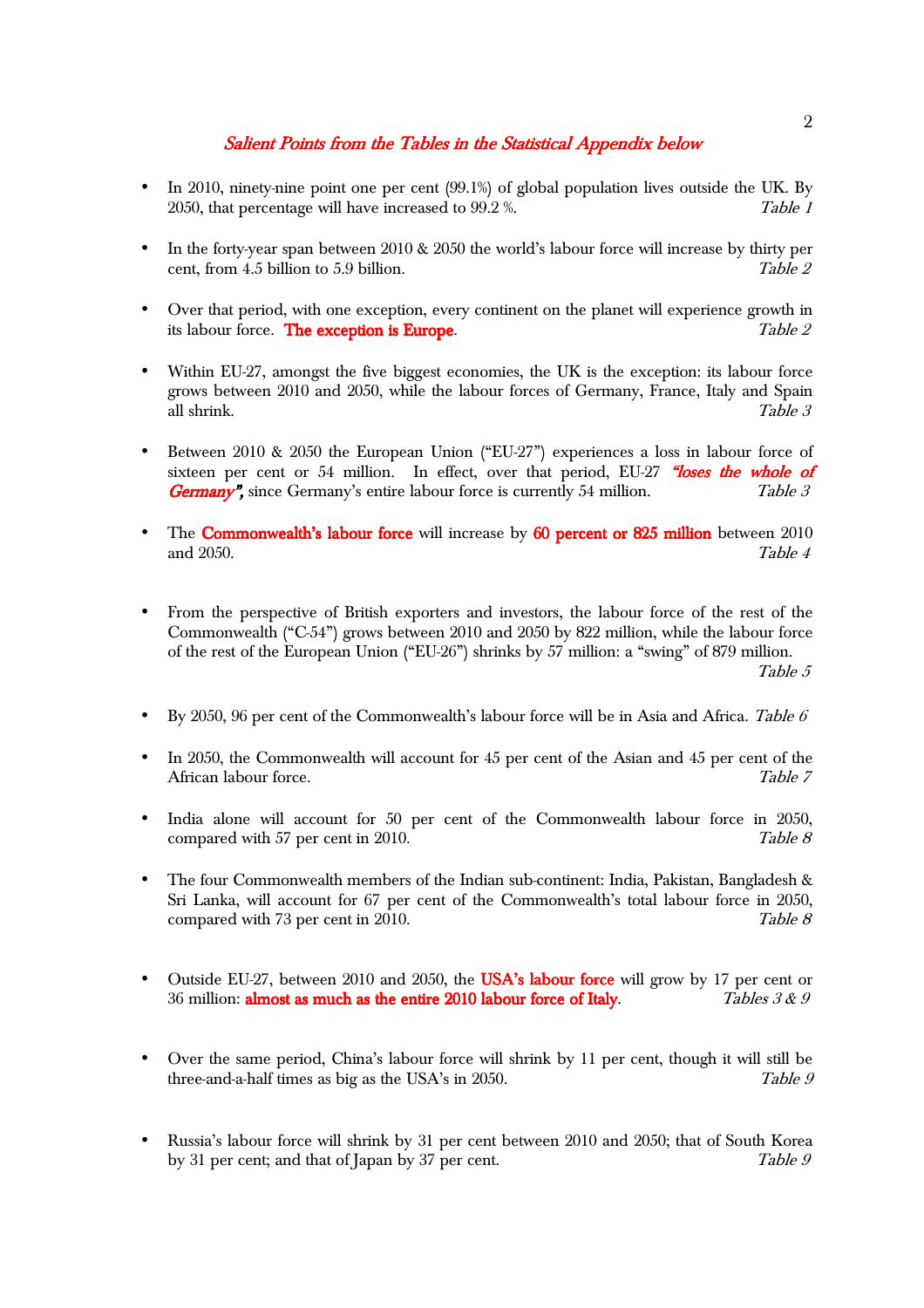#### **General Conclusions**

- The USA will become more powerful than it is today, economically, militarily, politically, culturally.
- Europe, & the European Union as a whole, will decline economically, militarily, politically, culturally.
- Growth in GDP, market size & equity returns will occur outside Europe.
- Continental EU will be a shrinking market, relatively unattractive to exporters and investors.
- The tax base of Continental EU will shrink: tax rates & public-sector debt will have to increase.
- Shrinking & ageing population in Continental EU will mean more demand for stateprovided healthcare & pensions, with fewer active people to provide them.
- Most EU member-states will see falling demand for houses, schools, factories, shops and capital goods, with falling asset values & investment. This will affect both the tax base and the equity markets on which private pension provision depends.
- Sharply-diverging demographics within the EU will make EU-wide "one-size-fits-all" policies (monetary, tax, labour market, agricultural, asylum, immigration, environmental etc) ineffective.
- The political rationale of **integration into a fading regional bloc** the EU will become questionable.
- For British exporters and investors, the economic rationale of *integration* into a contracting market – the EU - will become questionable.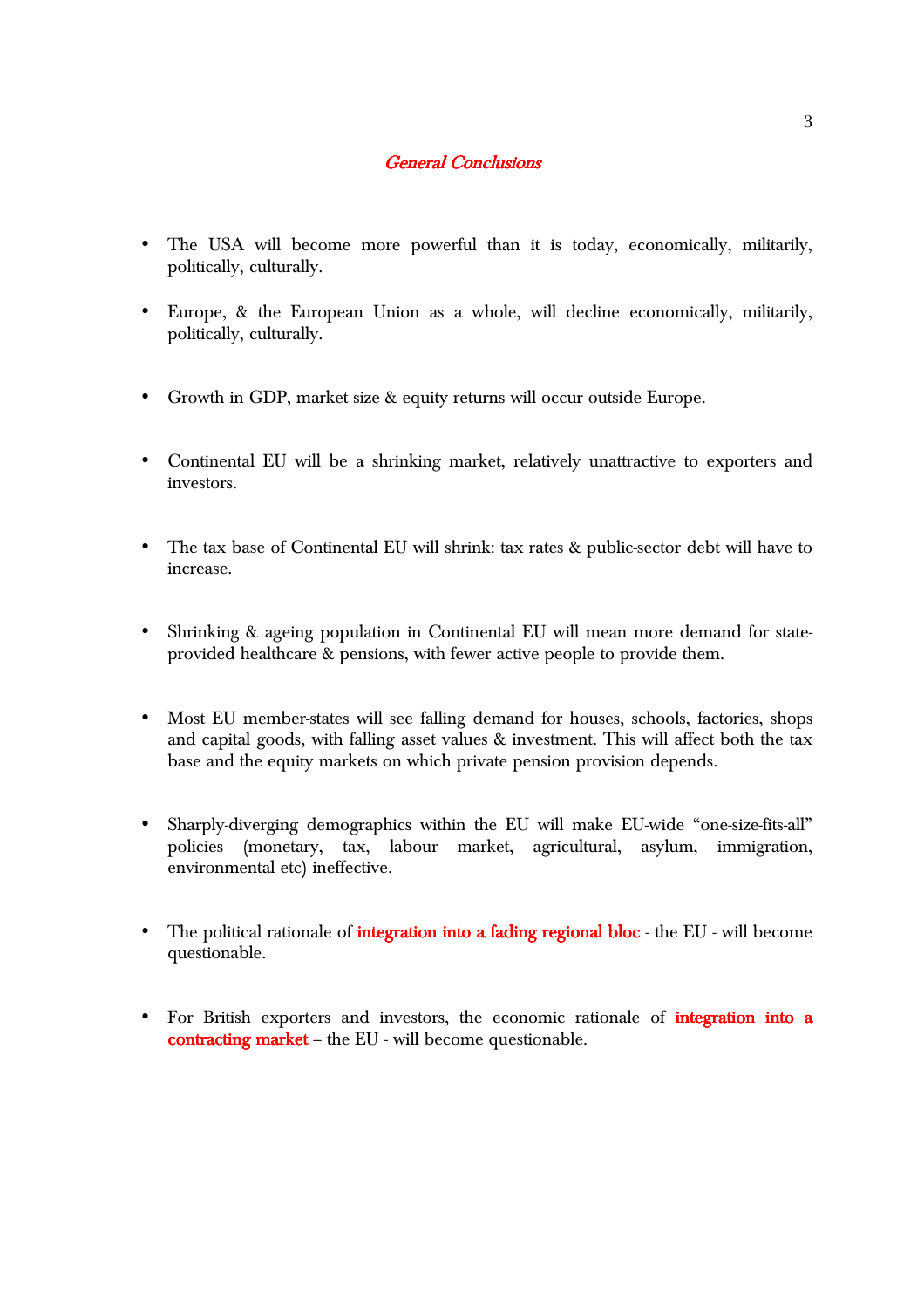### Statistical Appendix

| <b>Table 1: Total Populations: All Ages</b>           |      |                |      |                 |               |  |  |
|-------------------------------------------------------|------|----------------|------|-----------------|---------------|--|--|
| millions                                              | 2010 | $\%$           | 2050 | $\%$            | <b>Change</b> |  |  |
| UK                                                    | 62   | 1 <sup>3</sup> | 72   | $1^3$           | $+10$         |  |  |
| $EU-261$                                              | 436  | $\overline{z}$ | 422  | $\mathcal{F}$   | (14)          |  |  |
| China/HK                                              | 1362 | 20             | 1426 | 16              | $+64$         |  |  |
| Commonwealth <sup>2</sup>                             | 2159 | 31             | 3239 | 35 <sup>5</sup> | $+1080$       |  |  |
| <b>Rest of World</b>                                  | 2890 | 42             | 3991 | 44              | $+1101$       |  |  |
| 9150<br><b>World</b><br>6909<br>100<br>$+2241$<br>100 |      |                |      |                 |               |  |  |
| $1$ EU-27 minus UK                                    |      |                |      |                 |               |  |  |
| 2 Commonwealth minus UK                               |      |                |      |                 |               |  |  |
| 3 Precisely: 0.9 % in 2010; 0.8 % in 2050             |      |                |      |                 |               |  |  |

| Table 2: World Labour Force <sup>1</sup> 2010 - 2050         |      |      |               |  |  |  |
|--------------------------------------------------------------|------|------|---------------|--|--|--|
| millions                                                     | 2010 | 2050 | <b>Change</b> |  |  |  |
| Asia                                                         | 2797 | 3388 | $+591$        |  |  |  |
| Africa                                                       | 582  | 1311 | $+729$        |  |  |  |
|                                                              |      |      |               |  |  |  |
| Central & South America                                      | 385  | 463  | + 78          |  |  |  |
| Europe <sup>2</sup>                                          | 501  | 398  | (103)         |  |  |  |
| North America                                                | 236  | 274  | + 38          |  |  |  |
| 32<br>23<br>$+9$<br>Oceania.                                 |      |      |               |  |  |  |
| 5866<br>$+1342$<br>World<br>4524                             |      |      |               |  |  |  |
| 1 Working-age (15 - 64) population                           |      |      |               |  |  |  |
| 2 EU plus Russia & other Europe, of which EU 333 mn in 2010, |      |      |               |  |  |  |
| 280 mn in 2050, reduction 54 mn by 2050                      |      |      |               |  |  |  |

| Table 3: European Union Labour Force <sup>1</sup> 2010 - 2050 |      |      |                        |  |  |
|---------------------------------------------------------------|------|------|------------------------|--|--|
| millions                                                      | 2010 | 2050 | <b>Change</b>          |  |  |
| UK                                                            | 41   | 44   | $+3$                   |  |  |
| Germany                                                       | 54   | 39   | $^{\prime}16^{\prime}$ |  |  |
| France                                                        | 41   | 39   | 2                      |  |  |
| Italy                                                         | 39   | 30   |                        |  |  |
| Spain                                                         | 31   | 27   | З                      |  |  |
| Other EU                                                      | 127  | 101  |                        |  |  |
| Total EU - 27                                                 | 333  | 280  | (54                    |  |  |
| 1 Working-age (15 - 64) population                            |      |      |                        |  |  |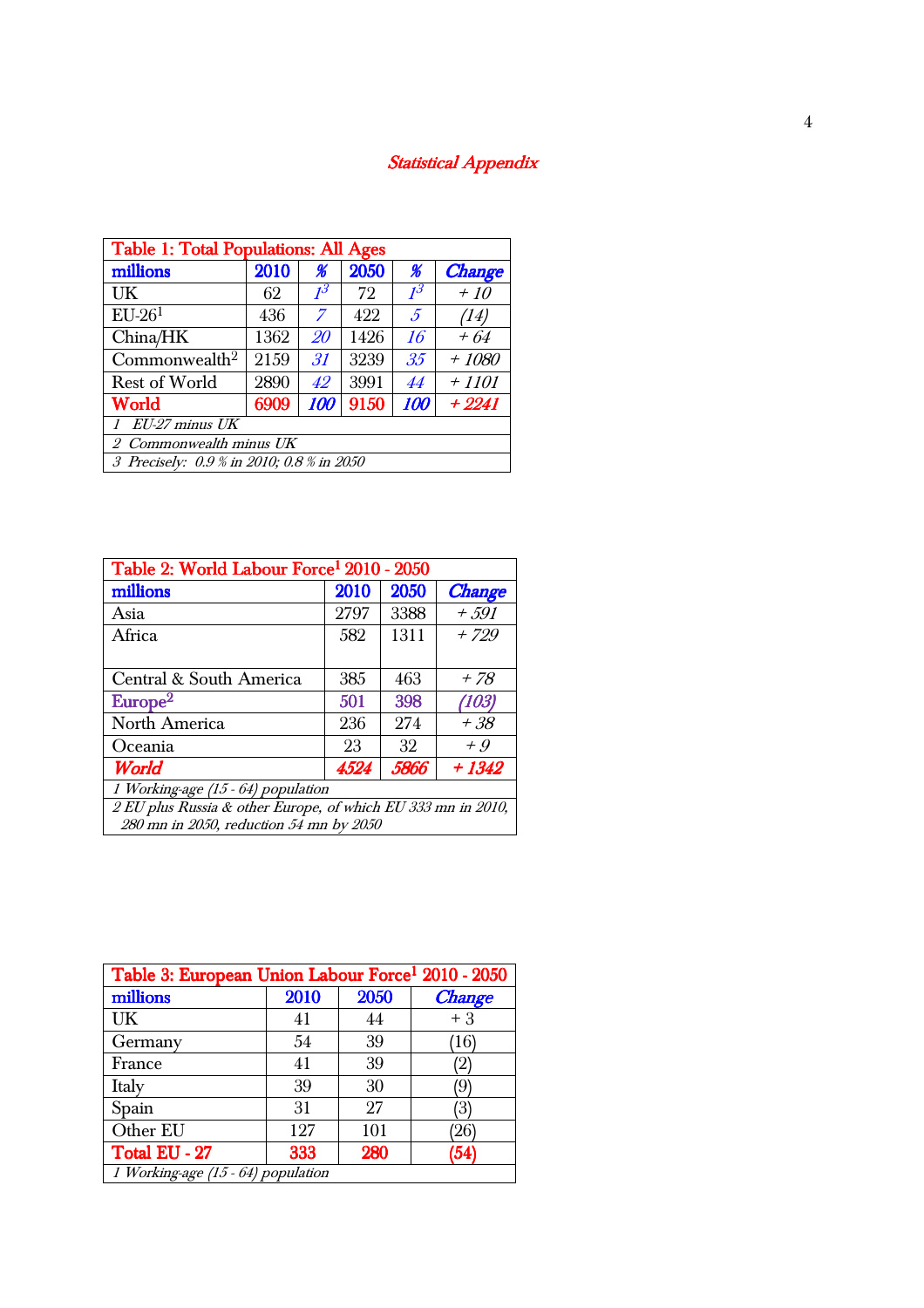| Table 4: Commonwealth & EU Labour Forces <sup>1</sup> 2010 - 2050 |                        |      |        |  |  |
|-------------------------------------------------------------------|------------------------|------|--------|--|--|
| millions                                                          | 2050<br>2010<br>Change |      |        |  |  |
| $C - 55^2$                                                        | 1382                   | 2207 | $+825$ |  |  |
| $\overline{EU} - 27^{3}$                                          | 333                    | 280  | (54)   |  |  |
| 1 Working-age (15-64) population                                  |                        |      |        |  |  |
| 2 The 55 Commonwealth members as at 2010                          |                        |      |        |  |  |
| 3 The 27 EU members as at 2010                                    |                        |      |        |  |  |

| Table 5: British Export Markets: Commonwealth (excl. UK) |      |       |      |               |               |  |
|----------------------------------------------------------|------|-------|------|---------------|---------------|--|
| Versus EU (excl.UK): Labour Forces <sup>1</sup>          |      |       |      |               |               |  |
| millions                                                 | 2010 | ℋ     | 2050 | $\frac{a}{b}$ | <b>Change</b> |  |
| $C - 54^2$                                               | 1341 | 29.6  | 2163 | 36.9          | $+822$        |  |
| $EU-263$                                                 | 293  | 6.5   | 236  | 4.0           | (57)          |  |
| <b>Rest of World</b>                                     | 2890 | 63.9  | 3467 | .59.1         | $+ .577$      |  |
| World                                                    | 4524 | 100.0 | 5866 | 100.0         | $+ .577$      |  |
|                                                          |      |       |      |               |               |  |
| $C - 54/EU - 26$ 4.6 times<br>9.2 times                  |      |       |      |               |               |  |
| 1 Working-age (15 - 64) population                       |      |       |      |               |               |  |
| 2 The 54 Commonwealth members (excl. the UK) as at 2010  |      |       |      |               |               |  |
| 3 The 26 EU members (excl. the UK) as at 2010            |      |       |      |               |               |  |

| Table 6: Commonwealth by Continent: Labour Forces <sup>1</sup> |      |       |               |  |  |
|----------------------------------------------------------------|------|-------|---------------|--|--|
| millions                                                       | 2010 | 20.50 | <b>Change</b> |  |  |
| Commonwealth in Asia                                           | 1038 | 1522  | $+484$        |  |  |
| Commonwealth in Africa                                         | 256  | 588   | $+332$        |  |  |
| Commonwealth in $Row2$                                         | 88   | 97    | $+9$          |  |  |
| <b>Total C'wealth</b>                                          | 1382 | 2207  | $+82.5$       |  |  |
| 1 Working-age (15 - 64) population                             |      |       |               |  |  |
| $2$ RoW = Rest of World                                        |      |       |               |  |  |

| Table 7: 2050 Labour Forces <sup>1</sup> : Commonwealth as a Proportion of World |             |               |                 |              |  |
|----------------------------------------------------------------------------------|-------------|---------------|-----------------|--------------|--|
| millions                                                                         | <b>Asia</b> | <b>Africa</b> | $RoW^2$         | <b>World</b> |  |
| Commonwealth                                                                     | 1522        | 588           | $\overline{07}$ | 2207         |  |
| World                                                                            | 3388        | 1311          | 1167            | 5866         |  |
| <b>Commonwealth/World</b>                                                        | 4.5%        | 4.5%          | 8%              | 38%          |  |
| 1 Working-age (15-64) population                                                 |             |               |                 |              |  |
| $2$ RoW = Rest of World                                                          |             |               |                 |              |  |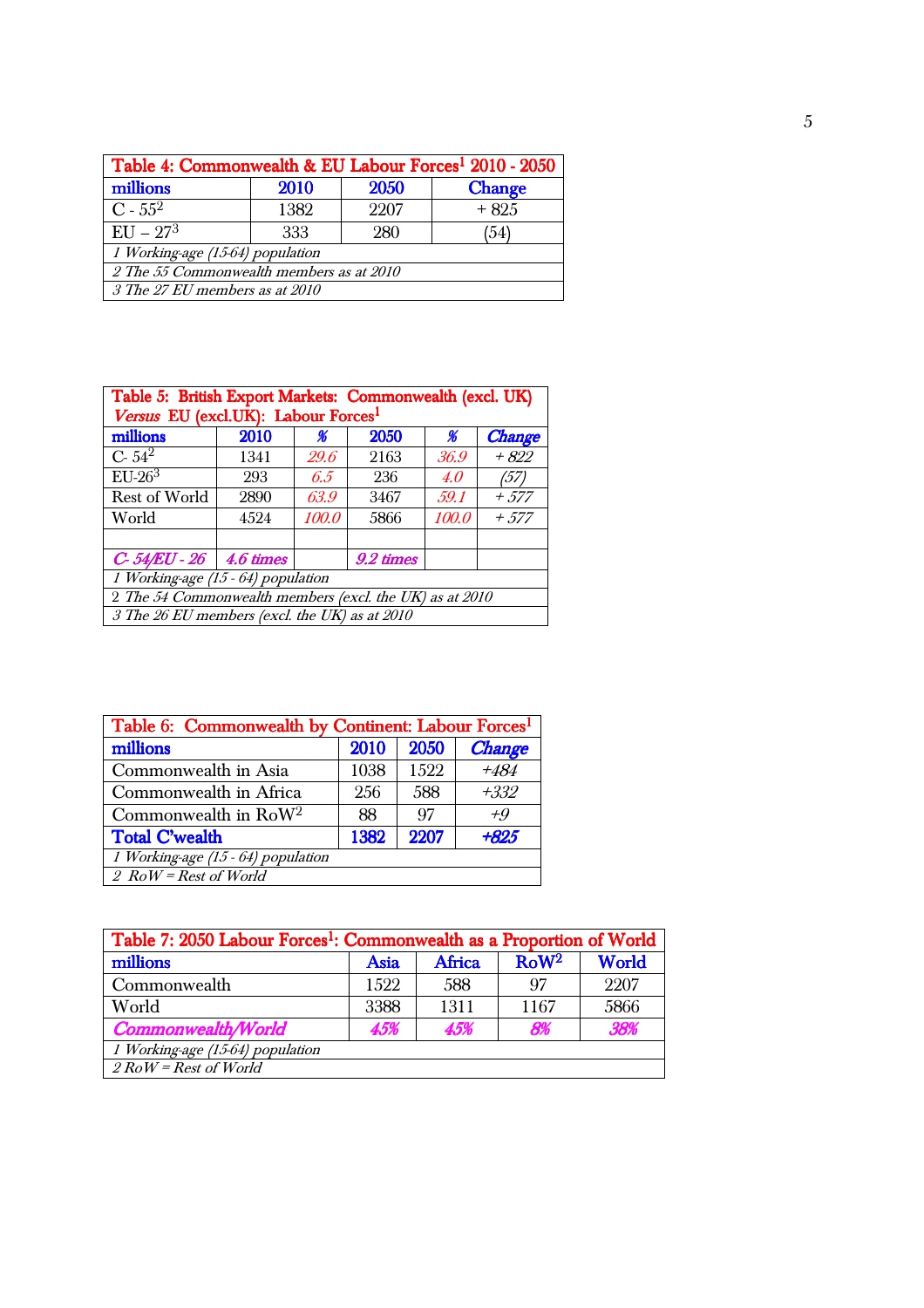| Table 8: Commonwealth Members' Labour Forces <sup>1</sup> |      |      |               |
|-----------------------------------------------------------|------|------|---------------|
| millions                                                  | 2010 | 2050 | <b>Change</b> |
| India                                                     | 781  | 1098 | $+317$        |
| Pakistan                                                  | 110  | 224  | $+114$        |
| Nigeria                                                   | 86   | 192  | $+106$        |
| Bangladesh                                                | 107  | 149  | $+42$         |
| Tanzania                                                  | 24   | 70   | $+46$         |
| Uganda                                                    | 17   | 58   | $+42$         |
| Kenya                                                     | 22   | 56   | $+33$         |
| <b>UK</b>                                                 | 41   | 44   | $+3$          |
| South Africa                                              | 33   | 38   | $+6$          |
| Ghana                                                     | 14   | 30   | $+15$         |
| Mozambique                                                | 12   | 29   | $+17$         |
| Canada                                                    | 24   | 26   | $+2$          |
| Malaysia                                                  | 18   | 26   | $+8$          |
| Cameroon                                                  | 11   | 24   | $+13$         |
| Malawi                                                    | 8    | 24   | $+16$         |
| Australia                                                 | 14   | 17   | $+3$          |
| 16 most populous (above) in 2050                          | 1322 | 2105 | $+783$        |
| 39 least populous (not listed) in 2050                    | 60   | 102  | $+42$         |
| Total: 55 C'wealth members                                | 1382 | 2207 | $+825$        |
| 1 Working-age (15 - 64) population                        |      |      |               |

| Table 9: Selected Non-Commonwealth Labour Forces <sup>1</sup> |      |      |               |  |  |
|---------------------------------------------------------------|------|------|---------------|--|--|
| millions                                                      | 2010 | 2050 | <b>Change</b> |  |  |
| China <sup>2</sup>                                            | 979  | 875  | (103)         |  |  |
| <b>USA</b>                                                    | 212  | 248  | $+36$         |  |  |
| Indonesia                                                     | 156  | 184  | $+28$         |  |  |
| <b>Brazil</b>                                                 | 132  | 137  | $+5$          |  |  |
| Mexico                                                        | 73   | 80   | $+7$          |  |  |
| Russia                                                        | 101  | 70   | (31)          |  |  |
| Turkey                                                        | 51   | 62   | $+11$         |  |  |
| Japan                                                         | 82   | 52   | (30)          |  |  |
| South Korea                                                   | 35   | 24   | (11)          |  |  |
| Switzerland                                                   | 5    | 5    | '0.1,         |  |  |
| Norway                                                        | 3    | 4    | +0.4          |  |  |
| 1 Working-age (15 - 64) population                            |      |      |               |  |  |
| 2 China + Hong Kong & Macao                                   |      |      |               |  |  |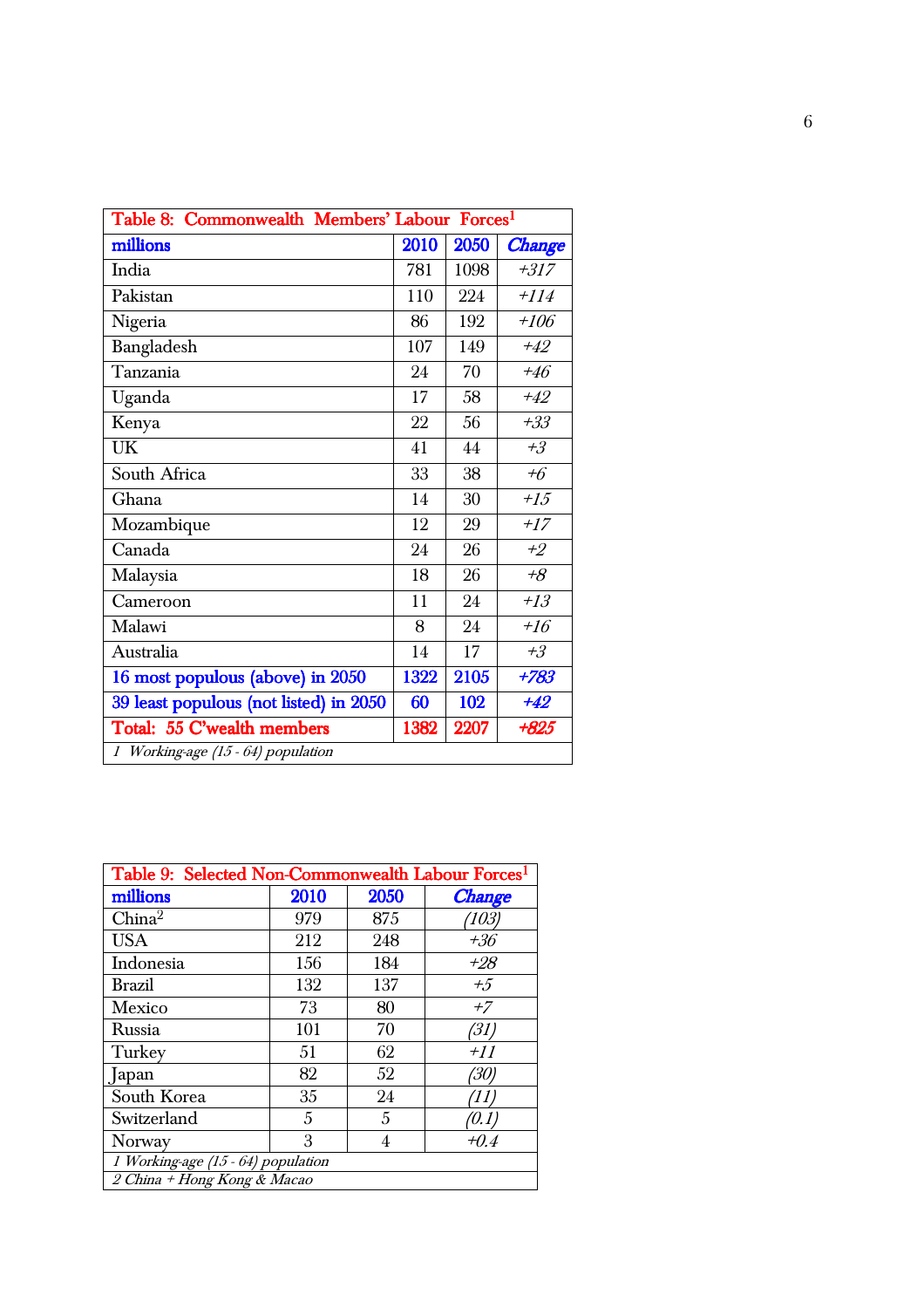#### Notes & References

- a) In The New Population Bomb, by Jack Goldstone, George Mason School of Public Policy, in Foreign Affairs, January/February 2010 www.foreignaffairs.com. This article also cites a World Bank prediction that "by 2030 the number of middle-class people in the developing world will be 1.2 billion.........larger than the combined total populations of Europe, Japan & the United States".
- b) "The Commonwealth's structure is based on unwritten traditional procedures, and not on a formal constitution or other code....the Commonwealth is a voluntary association of sovereign independent states, each responsible for its own policies"......Declaration of Commonwealth Principles, Singapore, 22nd January 1971. Founded in 1931 (though the concept originated in 1884), headquartered in London, the Commonwealth has 55 members, mainly but not exclusively former British dominions & colonies. www.thecommonwealth.org. See also Global Britain Briefing Note No 38, The Commonwealth: Neglected Colossus ? www.globalbritain.org > Briefing Notes.
- c) Growth in labour force is not the only driver of growth in consumer demand, and growth in consumer demand is not the only driver of growth in GDP. Nevertheless, the associations are strong in developed economies, less strong in poor and developing countries.
- d) Population Division of the Department of Economic & Social Affairs of the United Nations, *World Population Prospects: The 2008 Revision* http://esa.un.org/unpp. This is the world's most authoritative source of demographic data.

End/IM/March 2010